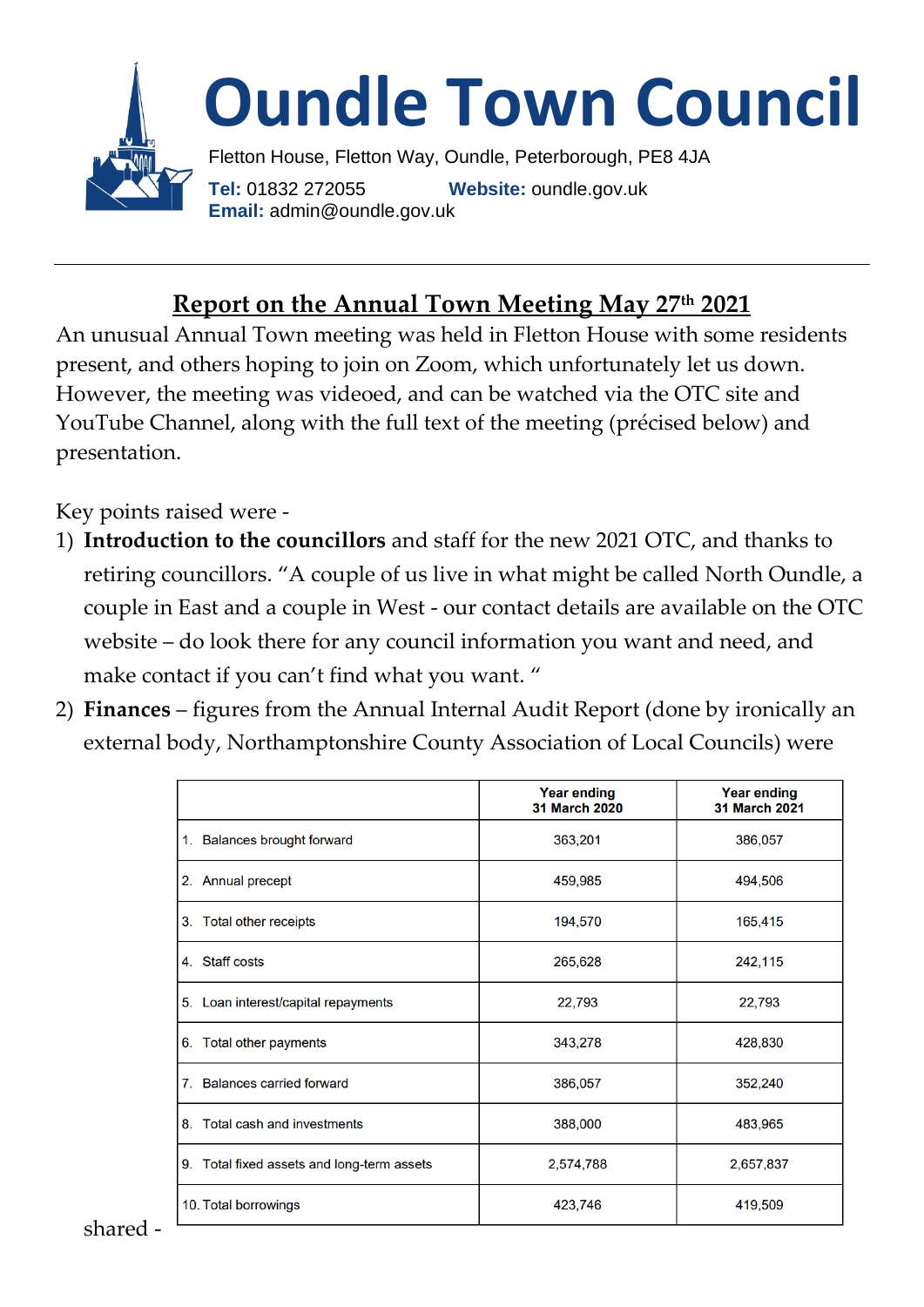- Financially good health with reserves of c.£350k
- Precept the amount OTC gets from your Council Tax increased in 20-21 in line with expectation of adopting more services from NCC – and zero increase 21-22.
- Hub closure and covid explain drops in income (FH, QVH, market etc) and costs
- Capital projects/unusual expenditure explain larger than normal "other payments" – skatepark, boardwalk, cycleway, new van, grants for laptops. Our assets value has risen accordingly.
- Clean bill of health from NCALC Auditor "I am pleased to advise the Town Council that I do not have any issues or comments to raise and that I have found all satisfactory. I would like to congratulate Mrs Baker and her team for the excellent way in which the council has been managed during such a difficult year."
- A reminder we as councillors are not paid, we are all of us here as volunteers.

### **3) OTC Ambitions for the year**

Clearly 2021-22 will be a tough year for Oundle as Covid retreats or not. It seems that we have three areas as a Council that we can work hard at this year in order to keep things improving

a) **Environmental** – Oundle is a great place to live, and we want to keep it that way. Through the work of our Planning and Estates Committees we will do everything we can to ensure you have access to as much open and green space as we can make or keep. Clearly planning has been a big issue in the past year or three, and no doubt will continue to be so in the future. The baton for statutory responsibility has now passed from ENC and NCC to NNC, and we'll continue to represent the views of the residents of Oundle to NNC as well as we can. Mention of skatepark, cycleways, Footpath and Snipe Meadow wardens, Transport study, Fletton Field, and wildflowers. **Note** – an important question was asked by a resident about planning – see Cllr Chapple's answer on the video.

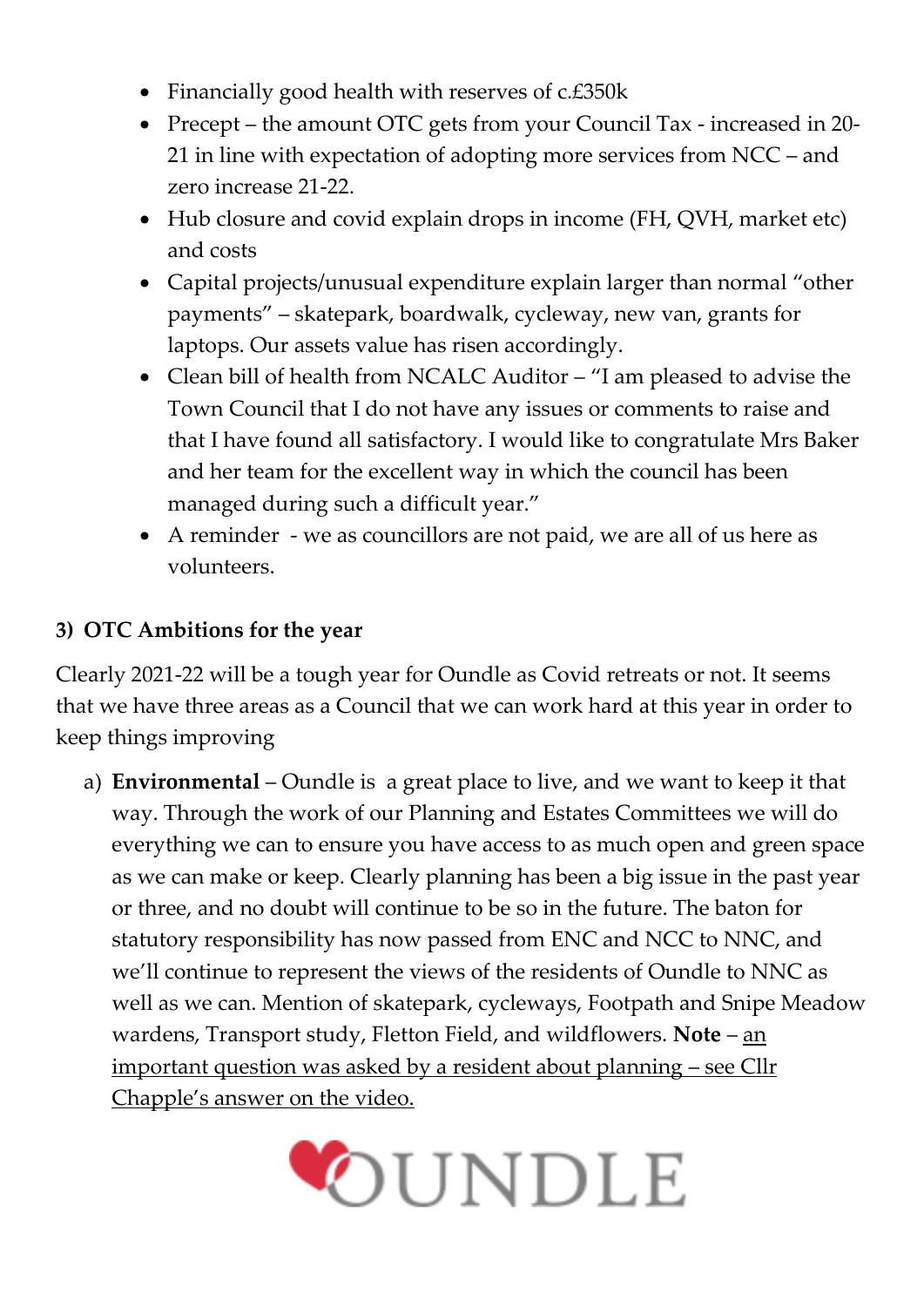### b) **Communication** -

• Communication with residents – please make active use of our website; subscribe to Twitter feed, Facebook page and read the Advertiser – monthly pages going to every door in Oundle.



New signs going up this summer.



• Communications with neighbouring parishes in the "hinterland" of Oundle through our Rural Forum - we hope to include our neighbours in the Transport Study.